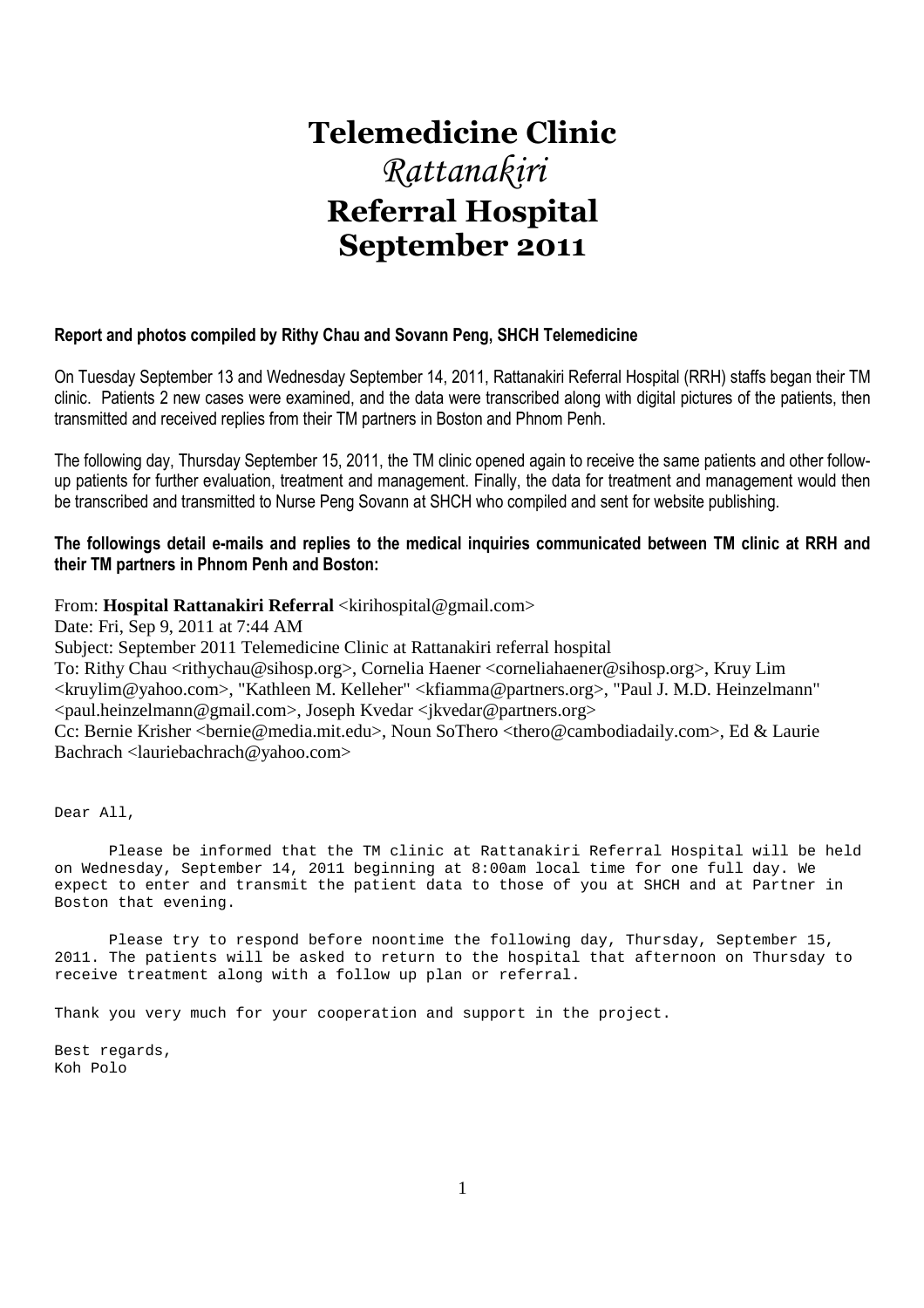**From:** Hospital Rattanakiri Referral [mailto:kirihospital@gmail.com] **Sent:** Wednesday, September 14, 2011 3:52 PM **To:** Cornelia Haener; Kathleen M. Kelleher; Joseph Kvedar; Paul J. M.D. Heinzelmann; Rithy Chau; Kruy Lim **Cc:** Bernie Krisher; Noun SoThero; Ed & Laurie Bachrach **Subject:** Rattanakiri Telemedicine Clinic September 2011, Case#1, SN#RK00264, 25F

Dear all,

There are two new cases for Rattanakiri Telemedicine Clinic September 2011.This is case number 1, SN#RK00364, 25F and photo.

Best regards, Polo/Sovann

## **Rattanakiri Provincial Hospital Telemedicine Clinic with Sihanouk Hospital Center of HOPE and Partners in Telemedicine**



## **Patient: SN#RK00364, 25F (Village II, Trapang Chres commune)**

**Chief Complaint:** Breast mass x 18 months

**HPI:** 24F, presented with a thumb size mass on left breast with pain, she had ultrasound done and advised to keep observe. One year later, she noticed other one mass so she had ultrasound again and told there are five small mass on left breast and 1 mass on right breast. The pain frequent occurs a few days

before menstruation and became less pain after but sometime the pain still present even the menstruation finished.

**PMH/SH:** Unremarkable

**Family Hx:** None

**Social Hx:** Single, no cig smoking, casually alcohol drinking

**Medication:** None

**Allergies:** NKDA

**ROS:** Regular menstrual period, LMP on July 29, 2011; Epigastric burning pain, burping with sour taste, radiate to the back, got worse during hungry and better with medicine (unknown name) she bought from pharmacy

## **PE:**

| Vital Signs: BP: 113/83 | P: 85 | R: 20 | T: 36.5 $^{\mathrm{o}}$ C | <b>Wt: 48kg</b> |
|-------------------------|-------|-------|---------------------------|-----------------|
|                         |       |       |                           |                 |

**General:** Look stable

**HEENT:** No oropharyngeal lesion, pink conjunctiva, no icterus, no thyroid enlargement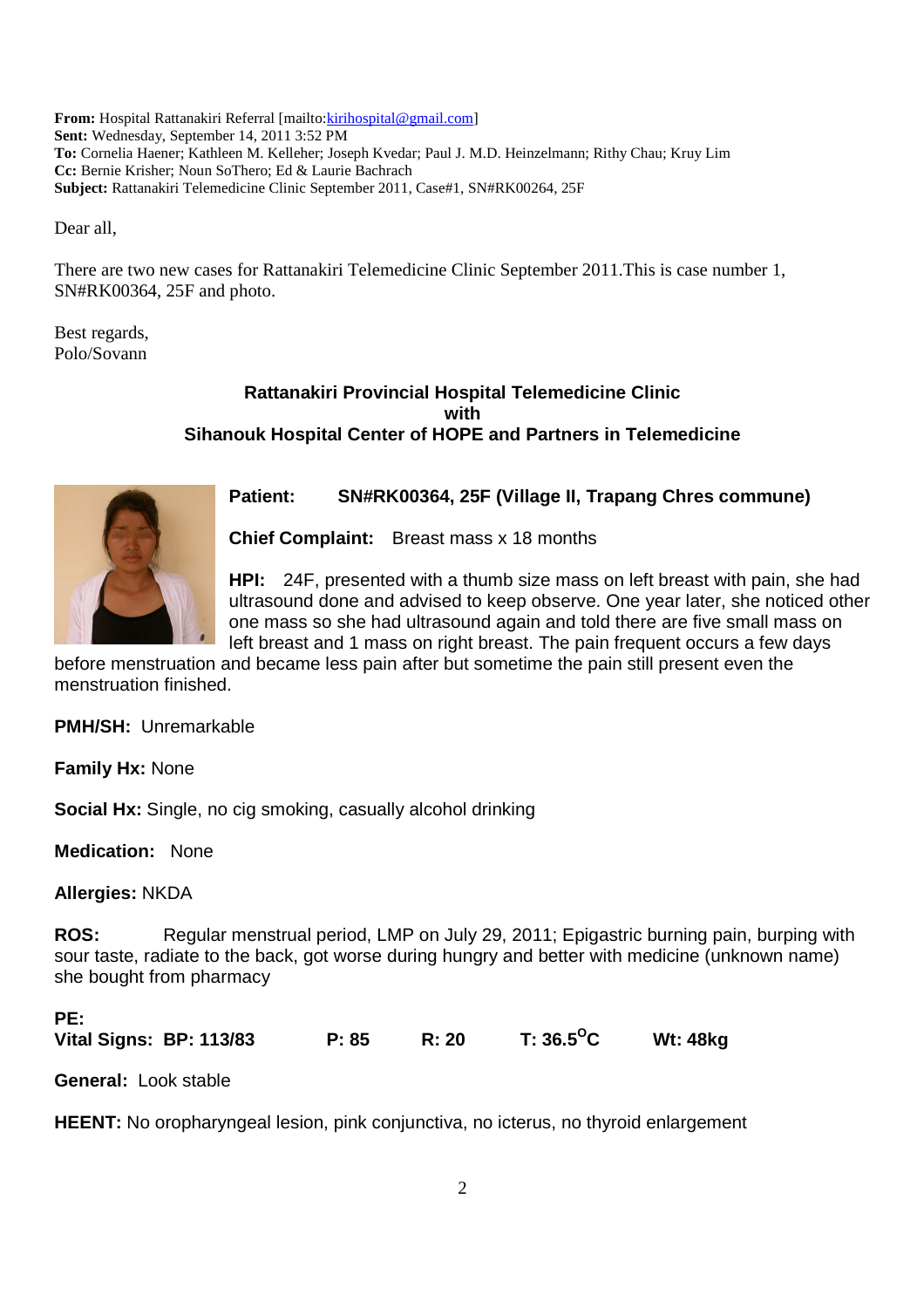**Breast:** Masses about 2x3cm, one on Upper inner and other one on upper outer of both breasts, firm, regular and smooth surface, mobile, mild tender, no axillary lymph node palpable

**Chest:** Clear to auscultation bilaterally, no rales, no rhonchi; H RRR, no murmur

**Abdomen:** Soft, no tender, no distension, (+) BS, no HSM, no surgical scar

**Extremities/Skin:** No leg edema, no lesion

**MS/Neuro:** MS +5/5, motor and sensory intact, DTRs +2/4, normal gait

## **Lab/Study:**

Breast mass ultrasound conclusion: Fibroadenoma

## **Assessment:**

- 1. Fibroadenoma of both breasts
- 2. GERD

## **Plan:**

- 1. Keep observe the breast mass
- 2. Ibuprfen 200mg 2t po bid prn pain
- 3. Famo/CaCO3/Mg(OH)2 10/800/165mg chew 1t qhs for one month
- 4. GERD prevention education

## **Comments/Notes: Do you agree with my assessment and plan?**

## **Examined by: Nurse Sovann Peng Date: September 14, 2011**

Please send all replies to kirihospital@gmail.com and cc: to rithychau@sihosp.org

The information transmitted in this e-mail is intended only for the person or entity to which it is addressed and may contain confidential and/or privileged material. Any review, retransmission, dissemination or other use of or taking of any action in reliance upon, this information by persons or entities other than the intended recipient is prohibited. If you received this e-mail in error, please contact the sender and delete material from any computer.

From: **Cornelia Haener** <corneliahaener@sihosp.org>

Date: Wed, Sep 14, 2011 at 6:07 PM

Subject: RE: Rattanakiri Telemedicine Clinic September 2011, Case#1, SN#RK00264, 25F

To: Hospital Rattanakiri Referral <kirihospital@gmail.com>, "Kathleen M. Kelleher"

<kfiamma@partners.org>, Joseph Kvedar <jkvedar@partners.org>, "Paul J. M.D. Heinzelmann"  $\langle$  paul.heinzelmann@gmail.com $\rangle$ , Rithy Chau  $\langle$  rithychau@sihosp.org $\rangle$ , Kruy Lim  $\langle$  kruylim@yahoo.com $\rangle$ Cc: Bernie Krisher <bernie@media.mit.edu>, Noun SoThero <thero@cambodiadaily.com>, Ed & Laurie Bachrach <lauriebachrach@yahoo.com>

Dear Polo and Sovann,

I agree with your assessment and plan. Sometimes, a course of contraceptives helps if the pain is more severe right before menstruation.

Kind regards

Cornelia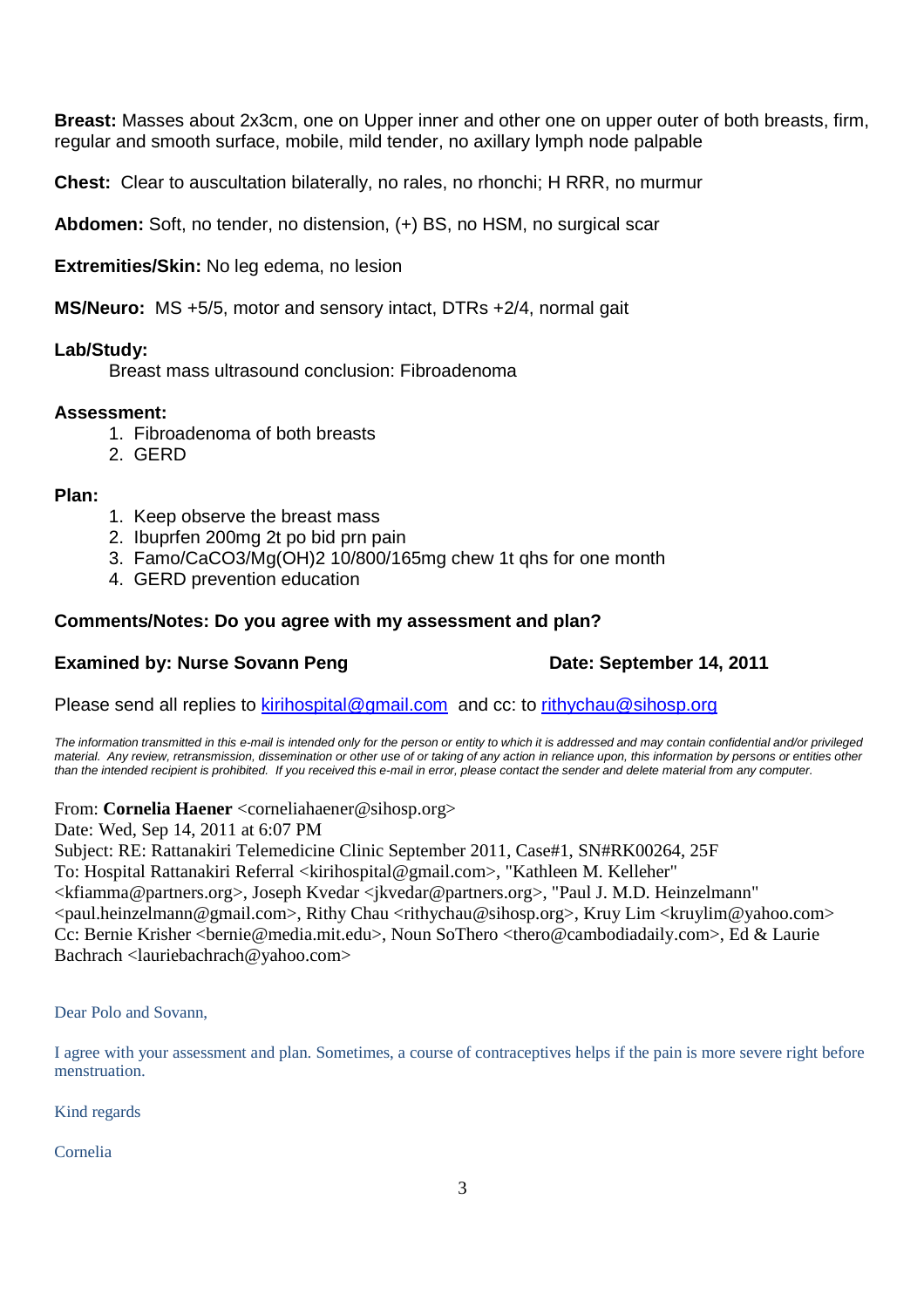## **From:** "Hughes, Kevin S.,M.D." <KSHUGHES@PARTNERS.ORG> **Date:** September 17, 2011 3:34:02 AM EDT **To:** "Fiamma, Kathleen M." <KFIAMMA@PARTNERS.ORG> **Subject: Re: Rattanakiri Telemedicine Clinic September 2011, Case#1, SN#RK00264, 25F**

I think this approach makes sense but in the US we routinely biopsy these masses ( either cytology or core biopsy).

I am not sure that is a good use of resources but if resources permit, we would biopsy

Kevin S. Hughes, M.D., FACS Surgical Director,Breast Screening Co-Director, Avon Comprehensive Breast Evaluation Center Massachusetts General Hospital 55 Fruit Street, Yawkey 7 Boston, Massachusetts 02114

**From:** Hospital Rattanakiri Referral [mailto: kirihospital@gmail.com] **Sent:** Wednesday, September 14, 2011 3:56 PM **To:** Cornelia Haener; Kathleen M. Kelleher; Kruy Lim; Rithy Chau; Joseph Kvedar; Paul J. M.D. Heinzelmann **Cc:** Bernie Krisher; Noun SoThero; Ed & Laurie Bachrach **Subject:** Rattanakiri Telemedicine Clinic September 2011, Case#2, SB#RK00365, 51F

Dear all,

This is case number 2, SB#RK00265, 51F and photo. Please reply to the cases before Thursday afternoon then the treatment plan can be made accordingly.

Thank you very much for you cooperation and support in this project.

Best regards, Polo/Sovann

## **Rattanakiri Provincial Hospital Telemedicine Clinic with Sihanouk Hospital Center of HOPE and Partners in Telemedicine**



## **Patient: SB#RK00365, 51F (Village VI, Labansirk commune)**

**Chief Complaint:** Right flank pain x 6 years

**HPI:** 51F, housewife, presented with symptoms of sharp pain on right flank without radiation and consulted with some doctors in province and treated with some medicine not better so she went to see doctor in Viet Nam. She was examined with ultrasound result of stone in (kidney/ureter) and had surgery done to remove stone. Three years later, she have had the

same kind of above pain and went to Viet Nam again and found some small stones in kidney, liver and bile duct and treated with some medicine and follow up every month. In August 2011, she noticed enlargement of anterior neck and consult with doctor and lab result show TSH 0.29 (0.4 – 7); Free T4 12.4  $(5 - 13)$ , T3: 1.8  $(0.8 - 1.9)$  and treated with antithyroid medicine (unknown name) 3t qd.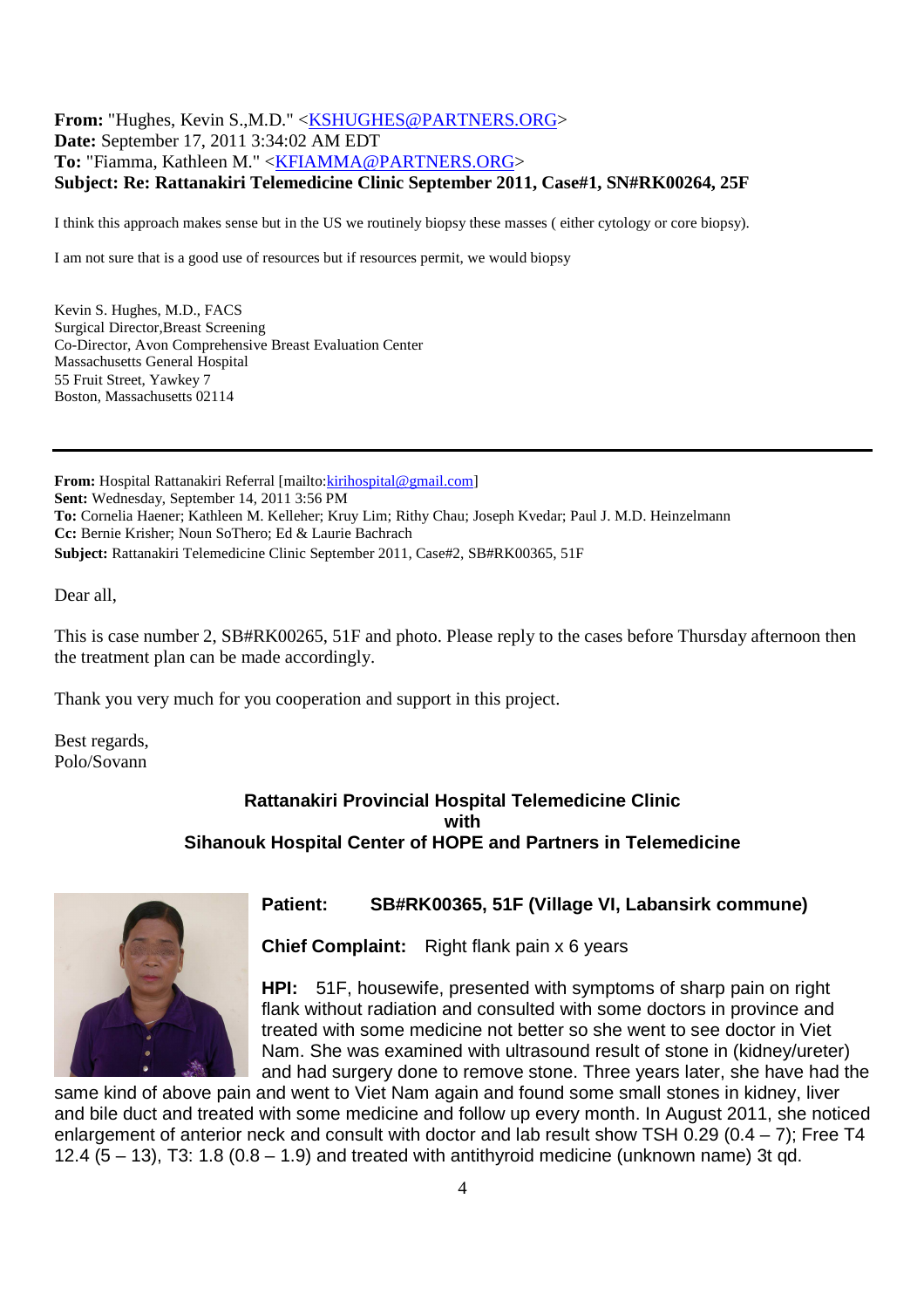## **PMH/SH:** Unremarkable

## **Family Hx:** None

**Social Hx:** No cig smoking, no tobacco chewing, casually alcohol drinking, 4 children

## **Medication:**

- 1. Antithyroid (unknown name) 3t qd
- 2. Traditional medicine

## **Allergies:** NKDA

**ROS:** 2y post menopause; (+) cold extremity, (+) insomnia, no cold/heat intolerance, no tremor, no fever, no chest pain, no palpitation, no edema. no oliguria, no dysuria

## **PE:**

**Vital Signs: BP: 101/67 P: 75 R: 20 T: 37<sup>O</sup>C Wt: 50kg** 

**General:** Look stable

**HEENT:** No oropharyngeal lesion, pink conjunctiva, no icterus, diffuse thyroid enlargement, smooth surface, mobile on swallowing, no tender, no bruit, no lymph node palpable

**Chest:** Clear to auscultation bilaterally, no rales, no rhonchi; H RRR, no murmur

**Abdomen:** Soft, no distension, (+) BS, no HSM, tender on right side to costovertebral angle, surgical scar about 10cm on right flank

**Extremities/Skin:** No leg edema, no lesion

**MS/Neuro:** MS +5/5, motor and sensory intact, DTRs +2/4, normal gait

## **Lab/Study:**

 Done today September 14, 2011 Blood sugar: 109mg/dl U/A: protein 2+

 Abdominal Ultrasound Several stone (biggest 13mm) in right kidney and several stones in intrahepatic duct

## **Assessment:**

- 1. Kidney stone
- 2. Hepatic stone
- 3. Goiter

## **Plan:**

- 1. Drink plenty of water and eat low fats diet and do regular exercise
- 2. Ibuprofen 200mg 3t po bid prn pain
- 3. Draw blood for Lyte, BUN, Creat, TSH and Free T4 at SHCH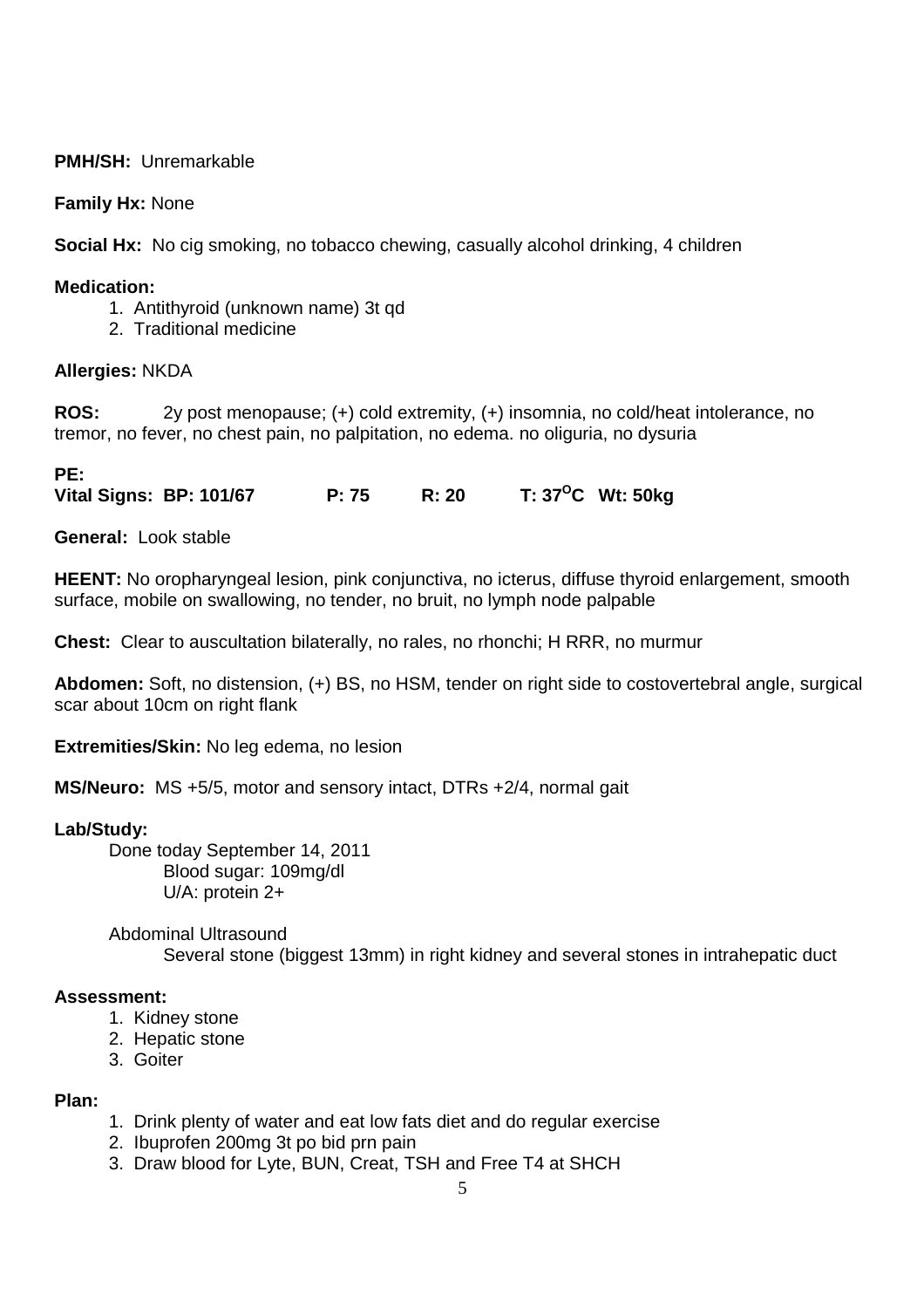## **Comments/Notes: Do you agree with my assessment and plan?**

## **Examined by: Nurse Sovann Peng Date: September 14, 2011**

Please send all replies to kirihospital@gmail.com and cc: to rithychau@sihosp.org

The information transmitted in this e-mail is intended only for the person or entity to which it is addressed and may contain confidential and/or privileged material. Any review, retransmission, dissemination or other use of or taking of any action in reliance upon, this information by persons or entities other than the intended recipient is prohibited. If you received this e-mail in error, please contact the sender and delete material from any computer.

From: **Cornelia Haener** <corneliahaener@sihosp.org>

Date: Wed, Sep 14, 2011 at 6:13 PM Subject: RE: Rattanakiri Telemedicine Clinic September 2011, Case#2, SB#RK00365, 51F To: Hospital Rattanakiri Referral <kirihospital@gmail.com>, "Kathleen M. Kelleher" <kfiamma@partners.org>, Kruy Lim <kruylim@yahoo.com>, Rithy Chau <rithychau@sihosp.org>, Joseph Kvedar <ikvedar@partners.org>, "Paul J. M.D. Heinzelmann" <paul.heinzelmann@gmail.com> Cc: Bernie Krisher <bernie@media.mit.edu>, Noun SoThero <thero@cambodiadaily.com>, Ed & Laurie Bachrach <lauriebachrach@yahoo.com>

## Dear Polo and Sovann,

Thanks for submitting this case. The biliary situation is very difficult. Most likely, she has multiple intrahepatic stones due to parasites and chronic cholangitis. These stones are usually pigment stones and do not depend on fat intake. Thus no need for low fat diet unless cholesterol and TG are high. As she has follow up in Vietnam, I suggest that she continues to go there. ERCP might be the only help for her.

Kind regards

Cornelia

**From:** "Fang, Leslie S.,M.D." <LFANG@PARTNERS.ORG> **Date:** September 15, 2011 7:52:28 AM EDT To: "Fiamma, Kathleen M." <**KFIAMMA@PARTNERS.ORG**> **Subject: Re: Rattanakiri Telemedicine Clinic September 2011, Case#2, SB#RK00365, 51F**

She is clearly a recurrent stone former Can we check serum PTH, 24 hour urine collections for urinary calcium, uric acid, citrate and oxalate?

Leslie Fang, MD

# **Thursday, September 15, 2011**

# **Follow-up Report for Rattanakiri TM Clinic**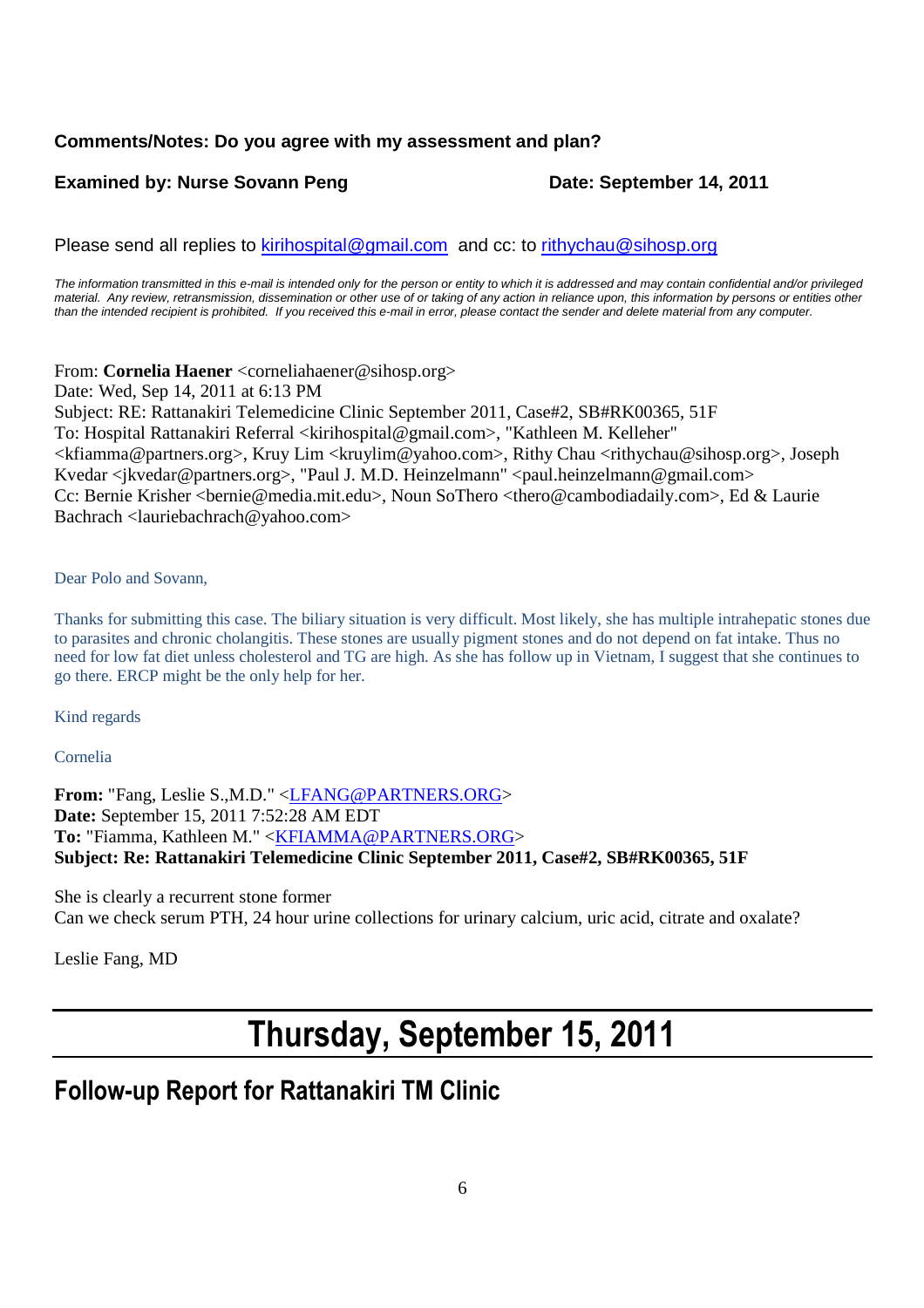There were 2 new patients seen during this month TM clinic at Rattanakiri Referral Hospital (RRH). The data of 2 cases was transmitted and received replies from both Phnom Penh and Boston, and other 8 patients came for follow up and refill medication only. Per advice sent by Partners in Boston and Phnom Penh Sihanouk Hospital Center of HOPE as well as advices from PA Rithy on site, the following patients were managed and treated per local staff:

[Please note that in general the practice of dispensing medications at RRH for all patients is usually limited to a maximum of 7 days treatment with expectation of patients to return for another week of supplies if needed be. This practice allows clinicians to monitor patient compliance to taking medications and to follow up on drug side effects, changing of medications, new arising symptoms especially in patients who live away from the town of Banlung and/or illiterate. Nearly all medications and some lab tests not available/done at RRH are provided by SHCH to TM patients at no cost]

## **Treatment Plan for Rattanakiri TM Clinic September 2011**

## **1. SN#RK00364, 25F (Village II, Trapang Chres commune)**

**Diagnosis:**

- 1. Fibroadenoma of both breasts
- 2. GERD

#### **Treatment:**

- 1. Keep observe the breast mass
- 2. Ibuprfen 200mg 2t po bid prn pain (buy)
- 3. Famo/CaCO3/Mg(OH)2 10/800/165mg chew 1t qhs for one month (#30)
- 4. GERD prevention education

#### **2. SB#RK00365, 51F (Village VI, Labansirk commune) Diagnosis:**

- 1. Kidney stone
- 2. Hepatic stone
- 3. Goiter

## **Treatment:**

- 1. Drink plenty of water and eat low fats diet and do regular exercise
- 2. Ibuprofen 200mg 3t po bid prn pain (#30)
- 3. Keep follow up with doctor at Viet Nam

## **Patients who came for follow up and refill medicine**

## **1. EB#RK00078, 41F (Village IV), KON MOM**

**Diagnosis:** 

- 1. CHF
- 2. Incompleted RBBB

#### **Treatment:**

- 1. Captopril 25mg 1/2t po qd (buy)
- 2. Digoxin 0.25mg 1t po gd (buy)
- 3. Spironolactone 25mg 1t po bid (#150)

## **2. OT#RK00155, 45F (Bor Keo)**

**Diagnosis:**

- 1. HTN
- 2. DMII

## **Treatment:**

- 1. Metformin 500mg 2t po bid (#240)
- 2. Captopril 25mg 1/2t po bid (#buy)
- 3. Atenolol 50mg 1/2t po bid (buy)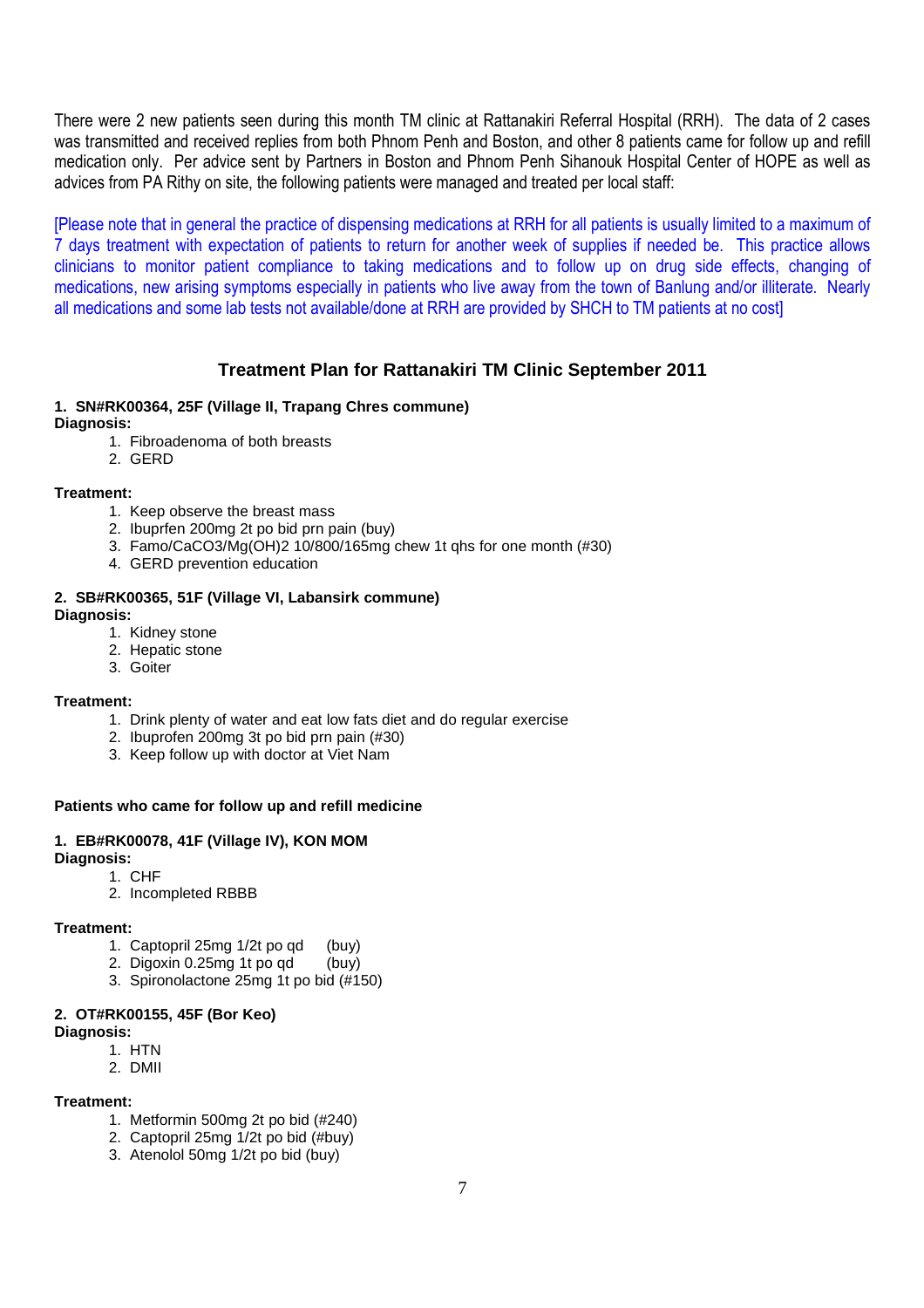- 4. ASA 300mg ¼t po qd (#16)
- 5. Amitriptylin 25mg 1/2t po qhs (#30)
- 6. Insulin NPH 23UI qAM and 5UI qPM

#### **3. SV#RK00256, 43M (Village I)**

#### **Diagnosis:**

- 1. DMII
- 2. HTN
- 3. Hypertriglyceridemia

#### **Treatment:**

- 1. Glibenclamide 5mg 1t po bid (#60)
- 2. Metformin 500mg 2t po bid (#200)
- 3. Captopril 25mg 1/4t po bid (buy)
- 4. Fenofibrate 100mg 1t po qd (buy)

#### **4. VC#RK00268, 66M (Bey Srok Village) Diagnosis:**

- 1. DMII
	- 2. HTN

#### **Treatment:**

- 1. Metformin 500mg 2t po qAM and 3t qPM (#200)
- 2. Glibenclamide 5mg 2t po bid (#100)
- 3. Captopril 25mg 1/2t po bid (buy)
- 4. ASA 300mg 1/4t po qd (#16)

#### **5. CT#RK00318, 31F (Village I)**

#### **Diagnosis:**

1. DMII

## **Treatment:**

1. Metformin 500mg 2t po bid (#200)

## **6. TS#RK00320, 51M (Village V)**

## **Diagnosis:**

1. DMII

## **Treatment:**

- 1. Glibenclamide 5mg 2t po bid (#200)
- 2. Captopril 25mg 1/4t po bid (buy)

#### **7. HY#RK00341, 41M (Village VI, Labansirk commune) Diagnosis:**

- 1. DMII
- 2. HTN

#### **Treatment:**

- 1. Metformine 500mg 1t po bid (#120)
- 2. Glibenclamide 5mg 2t po bid (#200)
- 3. Atenolol 50mg 1/2t po qd (buy)
- 4. Captopril 25mg 1/2t po bid (buy)
- 5. Amitriptylin 25mg 1/4t po qhs (buy)

#### **8. NS#RK00356, 60F (Village I, Kachagn) Diagnosis:**

- 1. DMII with PNP
- 2. HTN

## **Treatment:**

1. Glibenclamide 5mg 2t po bid (#200)